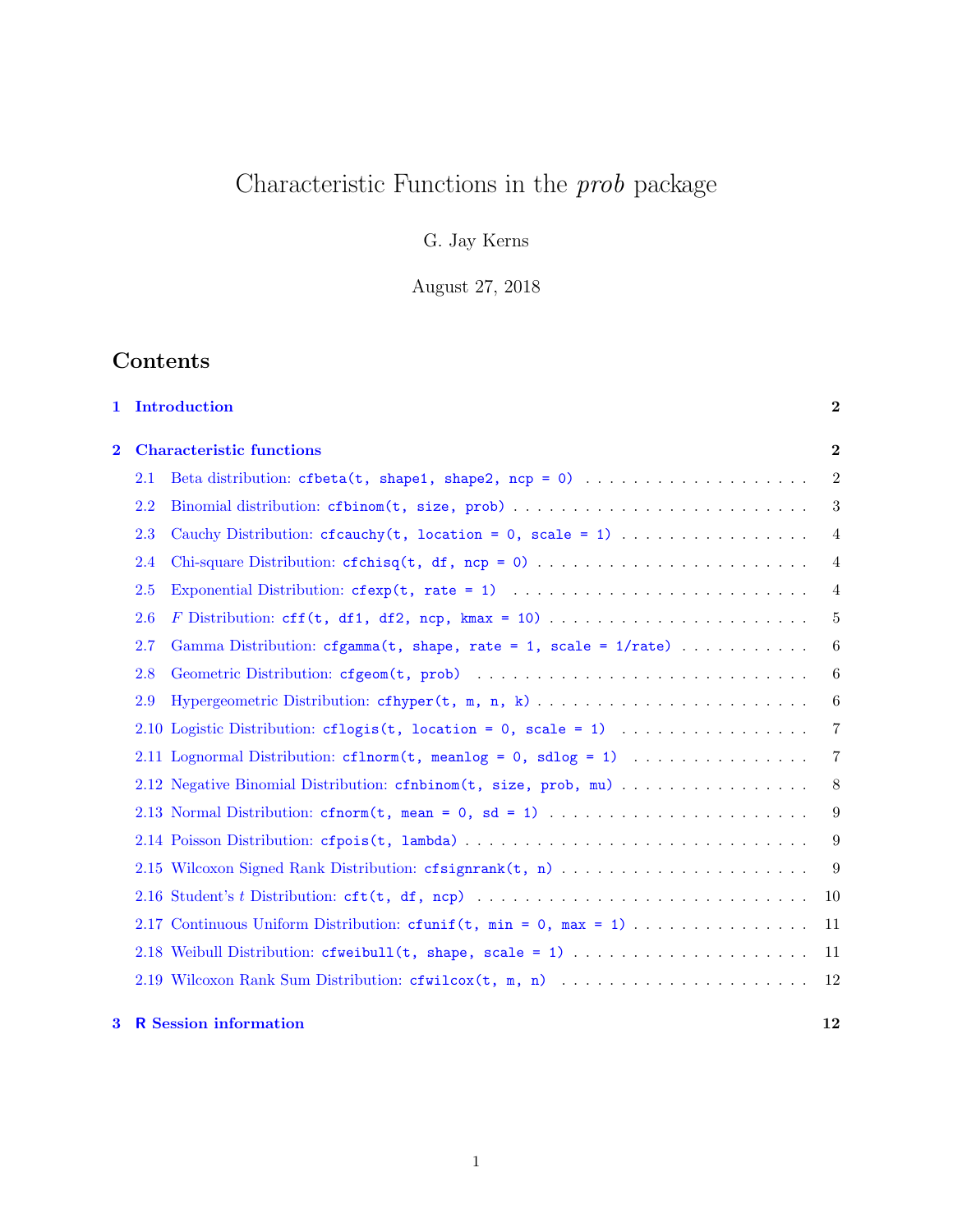## <span id="page-1-0"></span>1 Introduction

The characteristic function  $(c.f.)$  of a random variable X is defined by

$$
\phi_X(t) = \mathbb{E}e^{itX}, \quad -\infty < t < \infty.
$$

When the distribution of X is discrete with probability mass function (p.m.f.)  $p_X(x)$ , the c.f. takes the form

$$
\phi_X(t) = \sum_{x \in S_X} e^{itx} p_X(x),
$$

where  $S_X$  is the support of X. When the distribution of X is continuous with probability density function  $(p.d.f.)$   $f_X(x)$ , the c.f. takes the form

$$
\phi_X(t) = \int_{S_X} e^{itx} f_X(x) dx.
$$

Characteristic functions have many, many useful properties: for example, every c.f. is uniformly continuous and bounded in modulus (by 1). Furthermore, a random variable has a distribution symmetric about 0 if and only if its associated c.f. is real-valued. For details, see [\[7\]](#page-12-0).

Most of the below formulas came from [\[8,](#page-12-1) [9,](#page-12-2) [10\]](#page-12-3). Some of them involve special mathematical functions and a classical reference for them is [\[2\]](#page-11-2), but many of the definitions have made it to Wikipedia ([http://www.](http://www.wikipedia.org/) [wikipedia.org/](http://www.wikipedia.org/)) and selected links to the respective Wikipedia topics have been listed when appropriate.

Note that the returned value of a characteristic function is a *complex* number, and is represented as such in R, even for those c.f.'s which correspond to symmetric distributions. Thus, cfnorm(0) = 1 + 0i, and not cfnorm(0) = 1. Depending on the application, the respective c.f.'s may need to be wrapped in  $as.read()$ .

All of the below functions were written in straight R code; it would likely be possible to speed up evaluation if for example they were written in C or some other language. I would welcome any contributions for improvement in the prob package.

There are three special cases: the noncentral Beta, noncentral Student's t, and Weibull distributions. For these the c.f.'s are integrated numerically and thus are subject to all of numerical integration's limitations and idiosyncracies. I would be especially interested in and appreciative of a reference for these cases to be improved.

## <span id="page-1-1"></span>2 Characteristic functions

The formulas for all characteristic functions supported in the prob package are listed below, in alphabetical order of the function name.

## <span id="page-1-2"></span>2.1 Beta distribution: cfbeta(t, shape1, shape2, ncp = 0)

Let  $\alpha$  and  $\beta$  denote the shape1 and shape2 parameters, respectively. The p.d.f. is then

$$
f_X(x) = \frac{\Gamma(\alpha + \beta)}{\Gamma(\alpha)\Gamma(\beta)} x^{\alpha - 1} (1 - x)^{\beta - 1}, \quad 0 < x < 1,
$$

where  $\Gamma$  is the *gamma function* defined by

$$
\Gamma(\alpha) = \int_0^\infty u^{\alpha - 1} e^{-u} du, \quad \alpha \neq 0, -1, -2, \dots
$$

The characteristic function is given by

$$
\phi_X(t) = {}_1F_1(\alpha; \alpha + \beta; it),
$$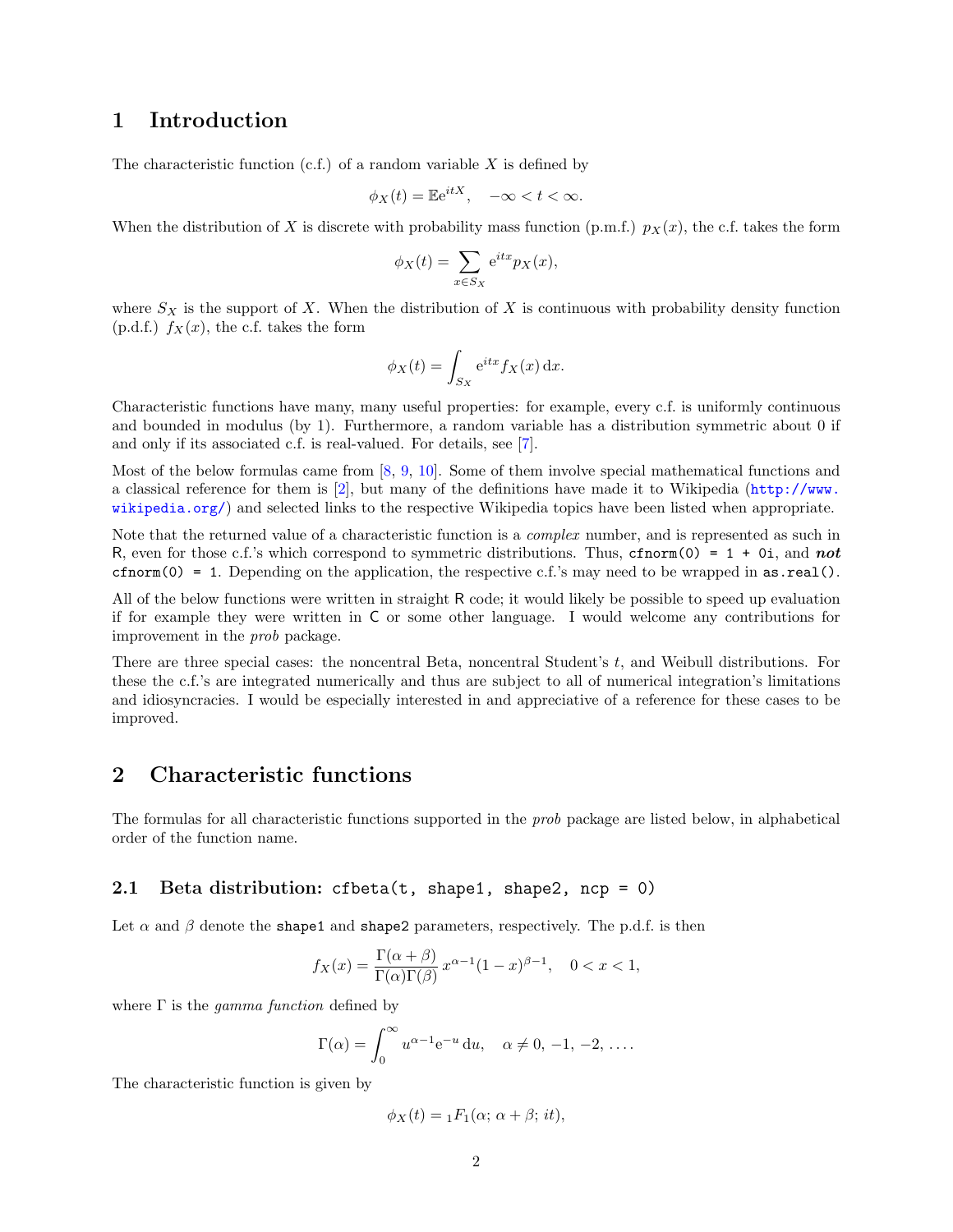where  $1F_1$  is Kummer's confluent hypergeometric function of the first kind, also known as Kummer's M, defined by

$$
{}_1F_1(a;b;z) = \sum_{n=0}^{\infty} \frac{(a)_n z^n}{(b)_n n!},
$$

with  $(a)_n = a(a+1)(a+2)\cdots(a+n-1)$  the rising factorial. We calculate  ${}_1F_1$  using kummerM in the fAsianOptions package.

As of the time of this writing, it seems that we must resort to calculating the characteristic function for the noncentral Beta by numerical integration according to the definition; see the source below. If you are aware of a way to more quickly/reliably calculate this c.f. with R, I would appreciate it if you would let me know.

#### Source Code:

```
function (t, shape1, shape2, ncp = 0){
    if (shape1 \leq 0 || shape2 \leq 0)
        stop("shape1, shape2 must be positive")
    if (identical(all.equal(ncp, 0), TRUE)) {
        require(fAsianOptions)
        kummerM((0+1i) * t, shape1, shape1 + shape2)
    }
    else {
        fr \le function(x) cos(t * x) * dbeta(x, shape1, shape2,
            ncp)
        fi \le function(x) sin(t * x) * dbeta(x, shape1, shape2,
            ncp)
        Rp \leftarrow \text{integrate}(fr, \text{lower} = 0, \text{ upper} = 1)\Ip \le integrate(fi, lower = 0, upper = 1)$value
        return(Rp + (0+1i) * Ip)}
}
<environment: namespace:prob>
```
#### <span id="page-2-0"></span>2.2 Binomial distribution: cfbinom(t, size, prob)

Let n and p denote the size and prob arguments, respectively. Then the p.m.f. is

$$
p_X(x) = {n \choose x} p^x (1-p)^{n-x}, \quad x = 0, 1, 2, \dots, n.
$$

The characteristic function is given by

$$
\phi_X(t) = \left[ p e^{it} + (1 - p) \right]^n.
$$

```
function (t, size, prob)
{
     if (size \leq 0)
         stop("size must be positive")
     if (\text{prob} < 0 \mid \mid \text{prob} > 1)stop("prob must be in [0,1]")
     (\text{prob} * \text{exp}((0+1i) * t) + (1 - \text{prob}))^2size
}
<environment: namespace:prob>
```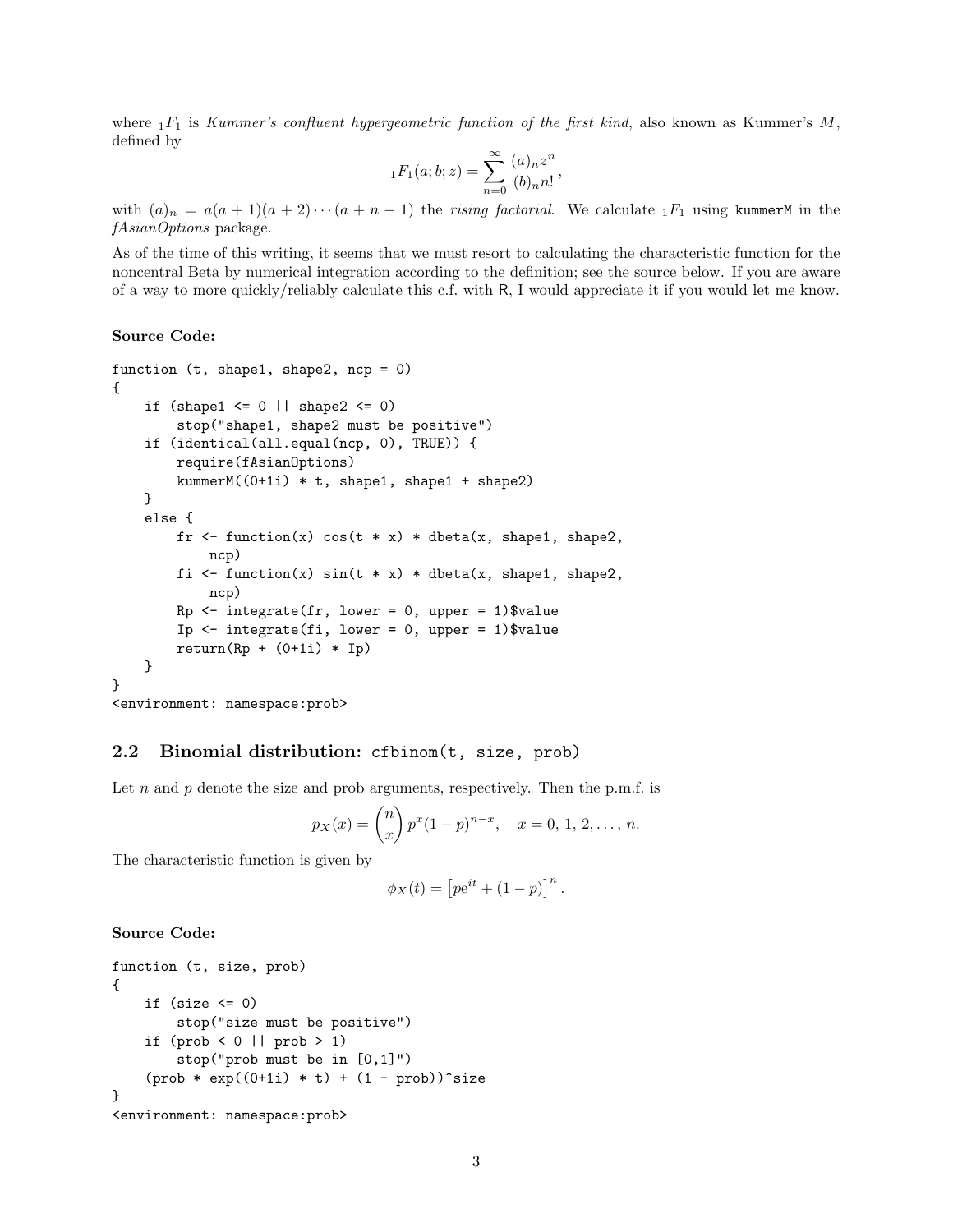## <span id="page-3-0"></span>2.3 Cauchy Distribution: cfcauchy  $(t, \text{location} = 0, \text{ scale} = 1)$

Let  $\theta$  and  $\sigma$  denote the location and scale parameters, respectively. The p.d.f. is then

$$
f_X(x) = \frac{1}{\pi\sigma} \frac{1}{\left[1 + \left(\frac{x-\theta}{\sigma}\right)^2\right]}, \quad -\infty < x < \infty.
$$

The characteristic function is given by

$$
\phi_X(t) = e^{it\theta - \sigma|t|}.
$$

#### Source Code:

```
function (t, location = 0, scale = 1)
{
    if (scale \leq 0)
        stop("scale must be positive")
    exp((0+1i) * location * t - scale * abs(t))}
<environment: namespace:prob>
```
#### <span id="page-3-1"></span>2.4 Chi-square Distribution: cfchisq(t, df, ncp = 0)

Let p and  $\delta$  denote the df and ncp parameters, respectively. The p.d.f. of the central chi-square distribution  $(\delta = 0)$  is then

$$
f_X(x) = \frac{1}{\Gamma(p/2) \cdot 2^{p/2}} x^{p/2 - 1} e^{-x/2}, \quad x > 0.
$$

One way to then write the p.d.f. of the noncentral chi-square distribution ( $\delta > 0$ ) is with an infinite series:

$$
f_X(x) = \sum_{k=0}^{\infty} \frac{e^{-\delta/2} (\delta/2)^k}{k!} f_{p+2k}(x), \quad x > 0,
$$

where  $f_{p+2k}$  is the p.d.f. of a central chi-square distribution with  $p+2k$  degrees of freedom. The characteristic function in both cases is given by

$$
\phi_X(t) = \frac{\exp\left\{\frac{i\delta t}{1-2it}\right\}}{(1-2it)^{p/2}}.
$$

Source Code:

```
function (t, df, ncp = 0)
{
   if (df < 0 || ncp < 0)stop("df and ncp must be nonnegative")
   exp((0+1i) * ncp * t/(1 - (0+2i) * t))/(1 - (0+2i) * t)^{d}}
```
<environment: namespace:prob>

### <span id="page-3-2"></span>2.5 Exponential Distribution:  $c$ fexp $(t,$  rate = 1)

This is the special case of the Gamma distribution when  $\alpha = 1$ . See Section [2.7.](#page-5-0)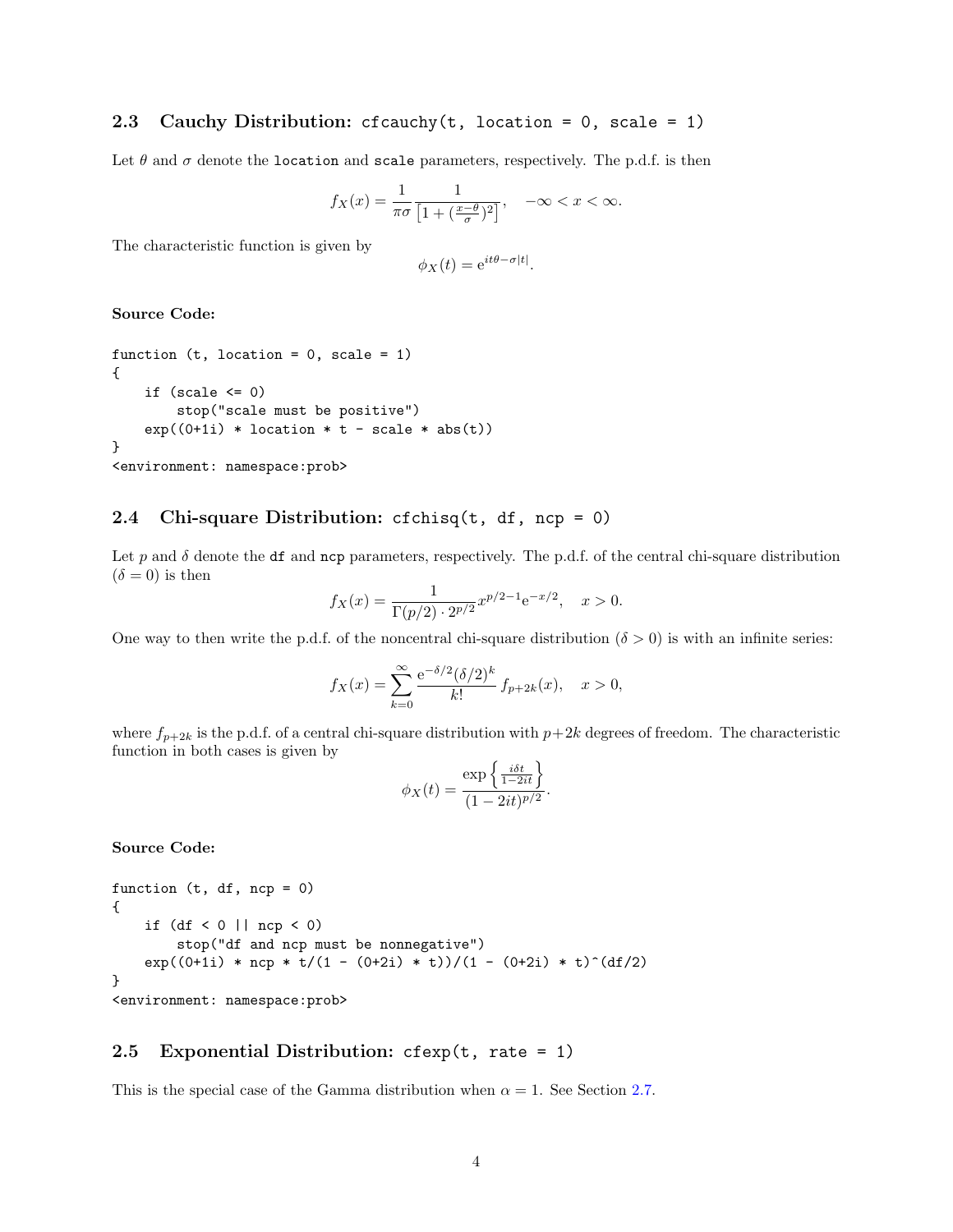Source Code:

```
function (t, rate = 1)
{
    cfgamma(t, shape = 1, scale = 1/rate)}
<environment: namespace:prob>
```
#### <span id="page-4-0"></span>2.6 F Distribution: cff(t, df1, df2, ncp, kmax = 10)

Let p and q denote the df1 and df2 parameters, respectively, and let  $\lambda$  denote the noncentrality parameter ncp. We may write the p.d.f. for the central F distribution ( $\lambda = 0$ ) with

$$
f_X(x) = \frac{\Gamma[(p+q)/2]}{\Gamma(p/2)\Gamma(q/2)} \left(\frac{p}{q}\right)^{p/2} x^{p/2-1} \left(1 + \frac{p}{q}x\right)^{-(p+q)/2}, \quad x > 0.
$$

The characteristic function for central  $F$  is given by

$$
\phi_X(t) = \frac{\Gamma[(p+q)/2]}{\Gamma(q/2)} \Psi\left(\frac{p}{2}, 1 - \frac{q}{2}; -\frac{q}{p}it\right),\,
$$

where  $\Psi$  is Kummer's confluent hypergeometric function of the second kind, also known as Kummer's U, defined by

$$
\Psi(a,b;z) = \frac{\pi}{\sin \pi b} \left( \frac{{}_1F_1(a;b;z)}{\Gamma(1+a-b)\Gamma(b)} - z^{1-b} \frac{{}_1F_1(1+a-b;2-b;z)}{\Gamma(a)\Gamma(2-b)} \right).
$$

See  $[1]$  in the references. Kummer's U is calculated with kummerU, again from the fAsianOptions package.

The p.d.f. of the noncentral F distribution ( $\lambda \neq 0$ ) as

$$
f_X(x) = f_{p,q}(x) e^{-\lambda/2} \sum_{k=0}^{\infty} \left\{ \left( \frac{\frac{1}{2}\lambda px}{q+px} \right)^k \cdot \frac{(p+q)(p+q+2)\cdots(p+q+2\cdot k-1)}{k!p(p+2)\cdots(p+2\cdot k-1)} \right\}, \quad x > 0,
$$

where  $f_{p,q}$  is the p.d.f. of the central F distribution. The characteristic function for the noncentral F distribution is given by

$$
\phi_X(t) = e^{-\lambda/2} \sum_{k=0}^{\infty} \frac{(\lambda/2)^k}{k!} {}_1F_1\left(\frac{p}{2} + k; -\frac{q}{2}; -\frac{qit}{p}\right),
$$

where  $_1F_1$  is Kummer's confluent hypergeometric function of the first kind defined above; see Section [2.1.](#page-1-2) For the purposes of calculation, we may only use a finite sum to approximate the infinite series, thus the user should specify an upper value of k to be used, denoted kmax, which has the default value of kmax = 10.

```
function (t, df1, df2, ncp, kmax = 10){
    if (df1 \le 0 || df2 \le 0)stop("df1 and df2 must be positive")
   require(fAsianOptions)
    if (identical(all.equal(ncp, 0), TRUE)) {
        gamma((df1 + df2)/2)/gamma(df2/2) * kummerU(-(0+1i) *df2 * t/df1, df1/2, 1 - df2/2)}
   else {
```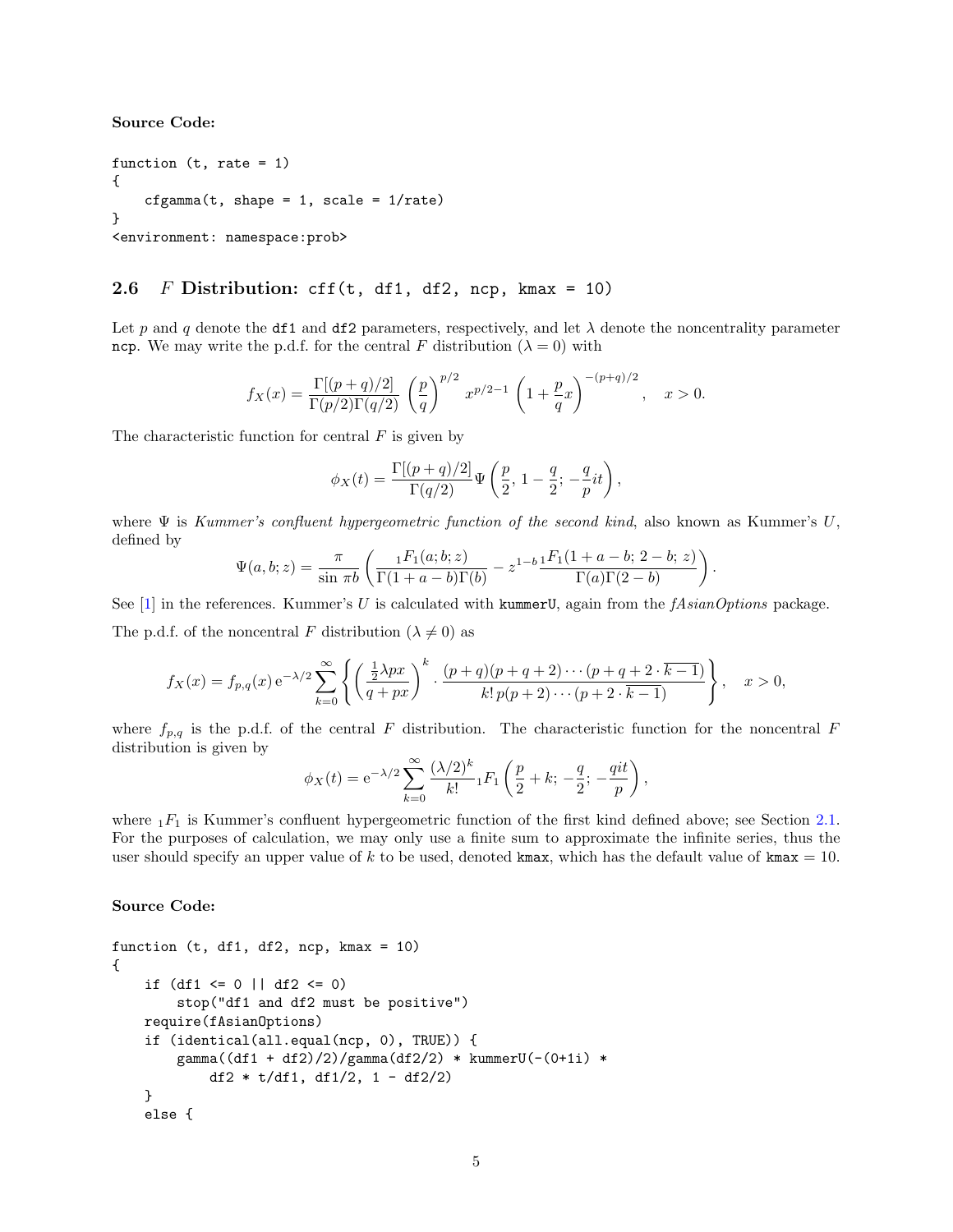```
exp(-ncp/2) * sum((ncp/2)^(0:kmax)/factorial(0:kmax) *kummerM(-(0+1i) * df2 * t/df1, df1/2 + 0:kmax, -df2/2))
    }
}
```

```
<environment: namespace:prob>
```
## <span id="page-5-0"></span>2.7 Gamma Distribution: cfgamma(t, shape, rate = 1, scale = 1/rate)

Let  $\alpha$  and  $\beta$  denote the shape and scale parameters, respectively. The p.d.f. is then

$$
f_X(x) = \frac{1}{\Gamma(\alpha)\beta^{\alpha}} x^{\alpha - 1} e^{-x/\beta}, \quad x > 0.
$$

The characteristic function is given by

$$
\phi_X(t) = (1 - \beta it)^{-\alpha}.
$$

Source Code:

```
function (t, shape, rate = 1, scale = 1/\text{rate})
{
    if (rate \leq 0 || scale \leq 0)
        stop("rate must be positive")
    (1 - scale * (0+1i) * t)^{-(-shape)}}
<environment: namespace:prob>
```
## <span id="page-5-1"></span>2.8 Geometric Distribution: cfgeom(t, prob)

This is the special case of the Negative Binomial distribution when  $r = 1$ ; see Section [2.12.](#page-7-0)

#### Source Code:

```
function (t, prob)
{
    cfnbinom(t, size = 1, prob = prob)}
<environment: namespace:prob>
```
## <span id="page-5-2"></span>2.9 Hypergeometric Distribution: cfhyper(t, m, n, k)

The p.m.f. takes the form

$$
p_X(x) = \frac{\binom{m}{x} \binom{n}{k-x}}{\binom{m+n}{k}}, \quad x = 0, \dots, k; \ x \le m; \ k - x \le n.
$$

The characteristic function is given by

$$
\phi_X(t) = \frac{{}_2F_1(-k, -m; n-k+1; e^{it})}{{}_2F_1(-k, -m; n-k+1; 1)},
$$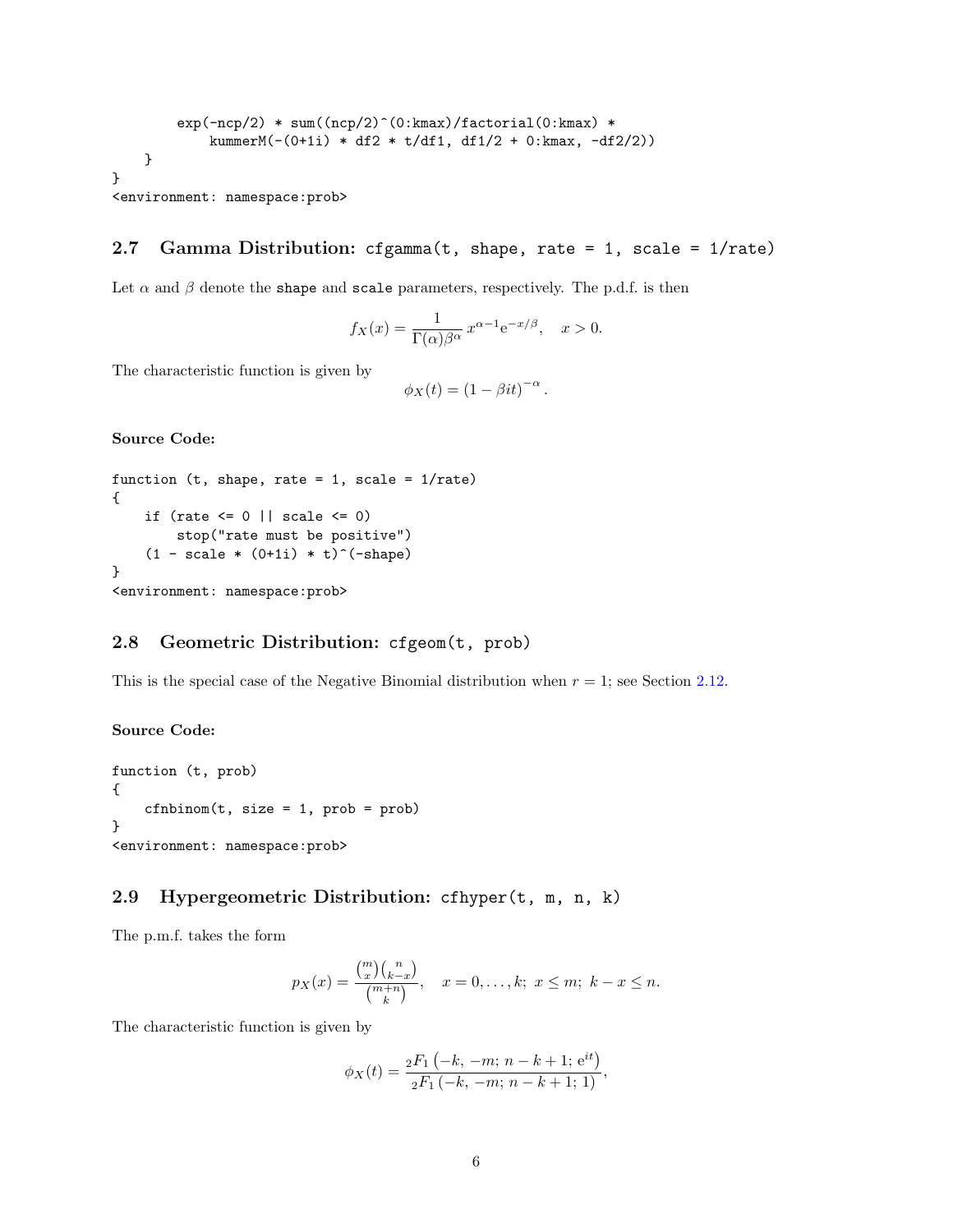where  ${}_2F_1$  is the *Gaussian hypergeometric series* defined by

$$
{}_2F_1(a, b; c; z) = \sum_{n=0}^{\infty} \frac{(a)_n (b)_n}{(c)_n} \frac{z^n}{n!},
$$

with  $(a)_n$  the rising factorial defined as above in Section [2.1.](#page-1-2) See [\[3\]](#page-11-4) in the References for details concerning  $2F_1$ . We calculate it by means of the hypergeo function in the *hypergeo* package.

#### Source Code:

```
function (t, m, n, k){
    if (m < 0 || n < 0 || k < 0)stop("m, n, k must be positive")
   hypergeo:::hypergeo(-k, -m, n - k + 1, exp((0+1i) * t))/hypergeo:::hypergeo(-k,
        -m, n - k + 1, 1)
}
<environment: namespace:prob>
```
## <span id="page-6-0"></span>2.10 Logistic Distribution: cflogis(t, location = 0, scale = 1)

Let  $\mu$  and  $\sigma$  denote the location and scale parameters, respectively. The p.d.f. is then

$$
f_X(x) = \frac{e^{-(x-\mu)/\sigma}}{\sigma(1 + e^{-(x-\mu)/\sigma})^2}, \quad -\infty < x < \infty.
$$

The characteristic function is given by

$$
\phi_X(t) = e^{i\mu t} \frac{\pi \sigma t}{\sinh(\pi \sigma t)},
$$

where

$$
\sinh(x) = \frac{e^x - e^{-x}}{2} = -i \sin ix,
$$

see [\[4\]](#page-11-5) in the References.

#### Source Code:

```
function (t, location = 0, scale = 1){
   if (scale \leq 0)
        stop("scale must be positive")
   ifelse(identical(all.equal(t, 0), TRUE), return(1), return(exp((0+1i) *location) * pi * scale * t/sinh(pi * scale * t)))}
```

```
<environment: namespace:prob>
```
#### <span id="page-6-1"></span>2.11 Lognormal Distribution: cflnorm(t, meanlog = 0, sdlog = 1)

Let  $\mu$  and  $\sigma$  denote the meanlog and sdlog parameters, respectively. The p.d.f. is then

$$
f_X(x) = \frac{1}{\sigma\sqrt{2\pi}} \frac{1}{x} e^{-(\ln x - \mu)^2/2\sigma^2}, \quad -\infty < x < \infty.
$$

The characteristic function is uniquely complicated and delicate. See [\[5\]](#page-11-6) in the References. For fast numerical computation an algorithm due to Beaulieu is used, see [\[11\]](#page-12-4).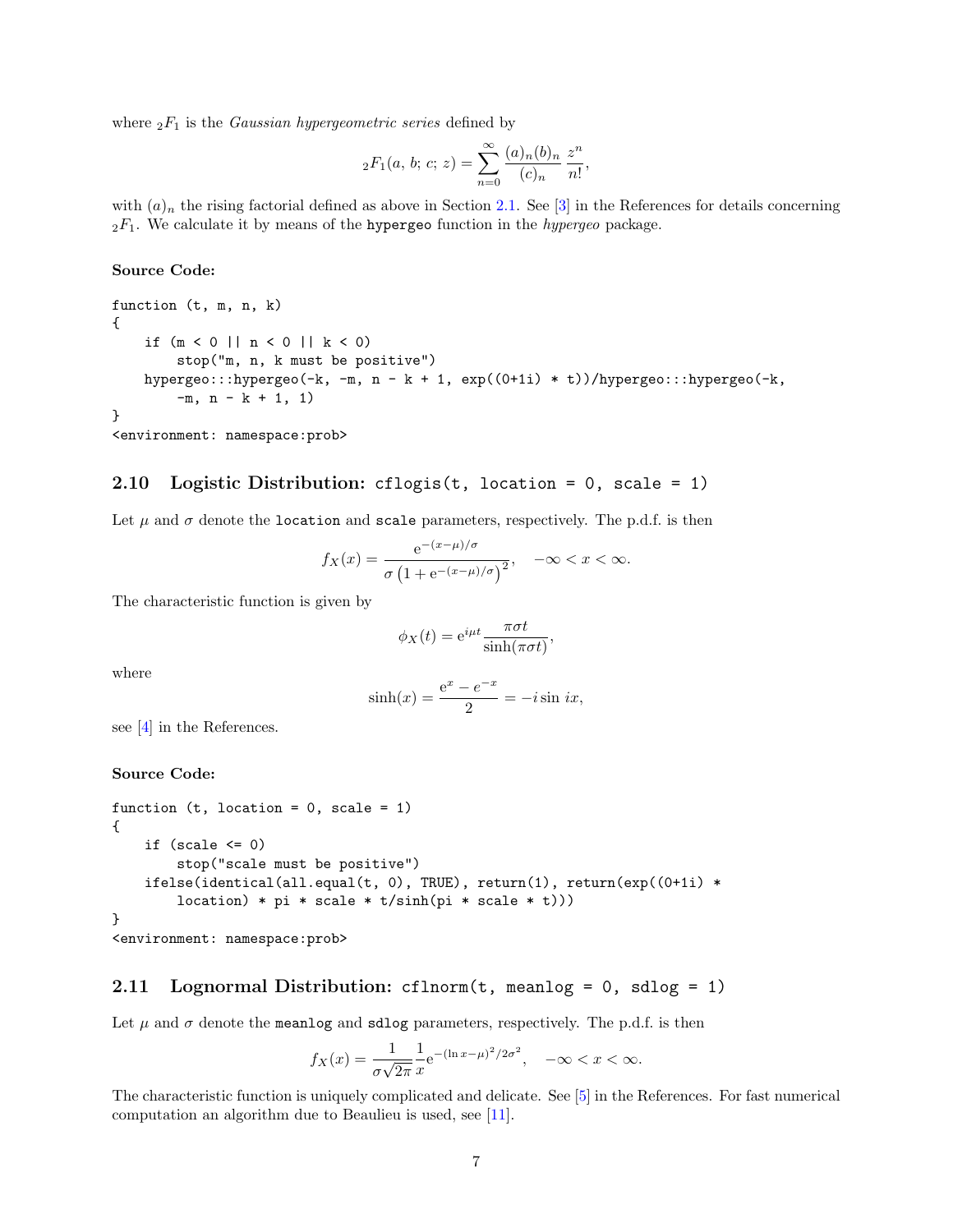Source Code:

```
function (t, meanlog = 0, sdlog = 1)
{
    if (sdlog \leq 0)
        stop("sdlog must be positive")
    if (identical(all.equal(t, 0), TRUE)) {
        return(1 + (0+0i))
    }
    else {
        t \leq -t * exp(meanlog)Rp1 <- integrate(function(y) exp(-log(y/t)^2/2/sdlog^2) *
            cos(y)/y, lower = 0, upper = t)$value
        Rp2 \leftarrow \text{integrate}(\text{function}(y) \exp(-\log(y * t)^2/2/\text{sdlog}^2) *
             cos(1/y)/y, lower = 0, upper = 1/t)$value
        Ip1 \leftarrow integrate(function(y) exp(-log(y/t)^2/2/sdlog^2) *
            sin(y)/y, lower = 0, upper = t)$value
        Ip2 <- integrate(function(y) exp(-log(y * t)^2/2/sdlog^2) *
             sin(1/y)/y, lower = 0, upper = 1/t)$value
        return((Rp1 + Rp2 + (0+1i) * (Ip1 + Ip2))/(sqrt(2 * pi) *sdlog))
    }
}
```

```
<environment: namespace:prob>
```
#### <span id="page-7-0"></span>2.12 Negative Binomial Distribution: cfnbinom(t, size, prob, mu)

Let r and p denote the size and prob parameters, respectively. We may write the p.m.f. as

$$
p_X(x) = {r+x-1 \choose r-1} p^r (1-p)^x, \quad x = 0, 1, 2, ...
$$

The characteristic function is given by

$$
\phi_X(t) = \left(\frac{p}{1 - (1 - p)e^{it}}\right)^r.
$$

```
function (t, size, prob, mu)
{
    if (size \leq 0)
         stop("size must be positive")
    if (prob \leq 0 || prob > 1)
        stop("prob must be in (0,1]")
    if (!missing(mu)) {
         if (!missing(prob))
             stop("'prob' and 'mu' both specified")
        prob <- size/(size + mu)
    }
    (\text{prob}/(1 - (1 - \text{prob}) * \text{exp}((0+1i) * t)))<sup>s</sup>ize
}
<environment: namespace:prob>
```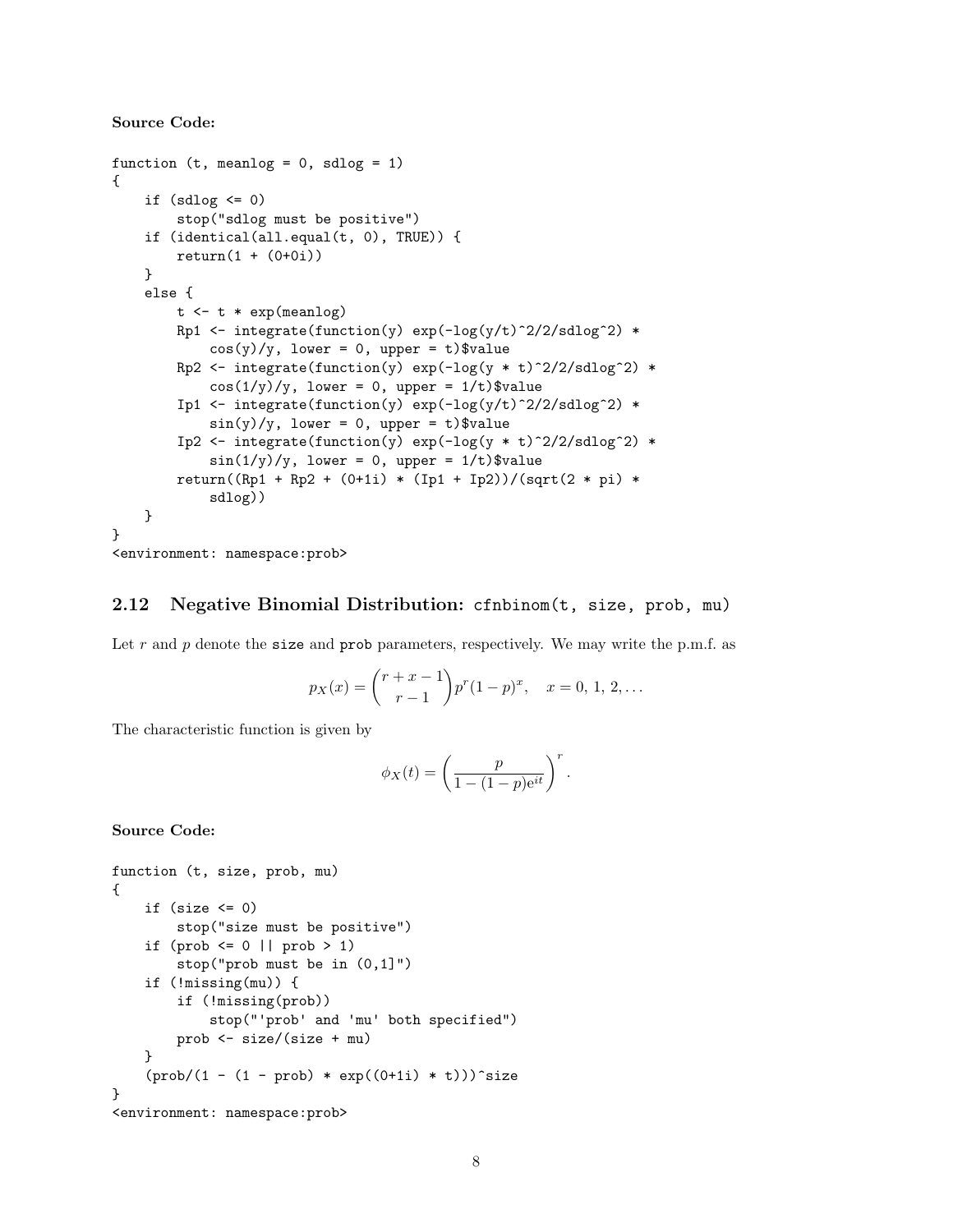## <span id="page-8-0"></span>2.13 Normal Distribution: cfnorm $(t,$  mean = 0, sd = 1)

Let  $\mu$  and  $\sigma$  denote the mean and sd parameters, respectively. The p.d.f. is

$$
f_X(x) = \frac{1}{\sigma\sqrt{2\pi}} e^{-(x-\mu)^2/2\sigma^2}, \quad -\infty < x < \infty.
$$

The characteristic function is given by

$$
\phi_X(t) = e^{i\mu t + \sigma^2 t^2/2}.
$$

#### Source Code:

```
function (t, mean = 0, sd = 1){
    if (sd \leq 0)
        stop("sd must be positive")
    exp((0+1i) * mean - (sd * t)^2/2)}
<environment: namespace:prob>
```
#### <span id="page-8-1"></span>2.14 Poisson Distribution: cfpois(t, lambda)

Let  $\lambda$  denote the lambda parameter. The p.m.f. is

$$
p_X(x) = e^{-\lambda} \frac{\lambda^x}{x!}, \quad x = 0, 1, 2, ...
$$

The characteristic function is given by

$$
\phi_X(t) = \exp\left\{\lambda(e^{it} - 1)\right\}.
$$

#### Source Code:

```
function (t, lambda)
{
    if (lambda \leq 0)stop("lambda must be positive")
    exp(lambda * (exp((0+1i) * t) - 1))}
<environment: namespace:prob>
```
### <span id="page-8-2"></span>2.15 Wilcoxon Signed Rank Distribution: cfsignrank(t, n)

See ?dsignrank for a discussion of the p.m.f. for this distribution; it is sufficient for our purposes to know that  $f_X$  is supported on the integers  $x = 0, 1, \ldots, n(n + 1)2$ . Since the support is finite, we may calculate the characteristic function according to the definition:

$$
\phi_X(t) = \sum_{x=0}^{n(n+1)/2} e^{itx} f_X(x),
$$

where  $f_X$  is given by dsignrank().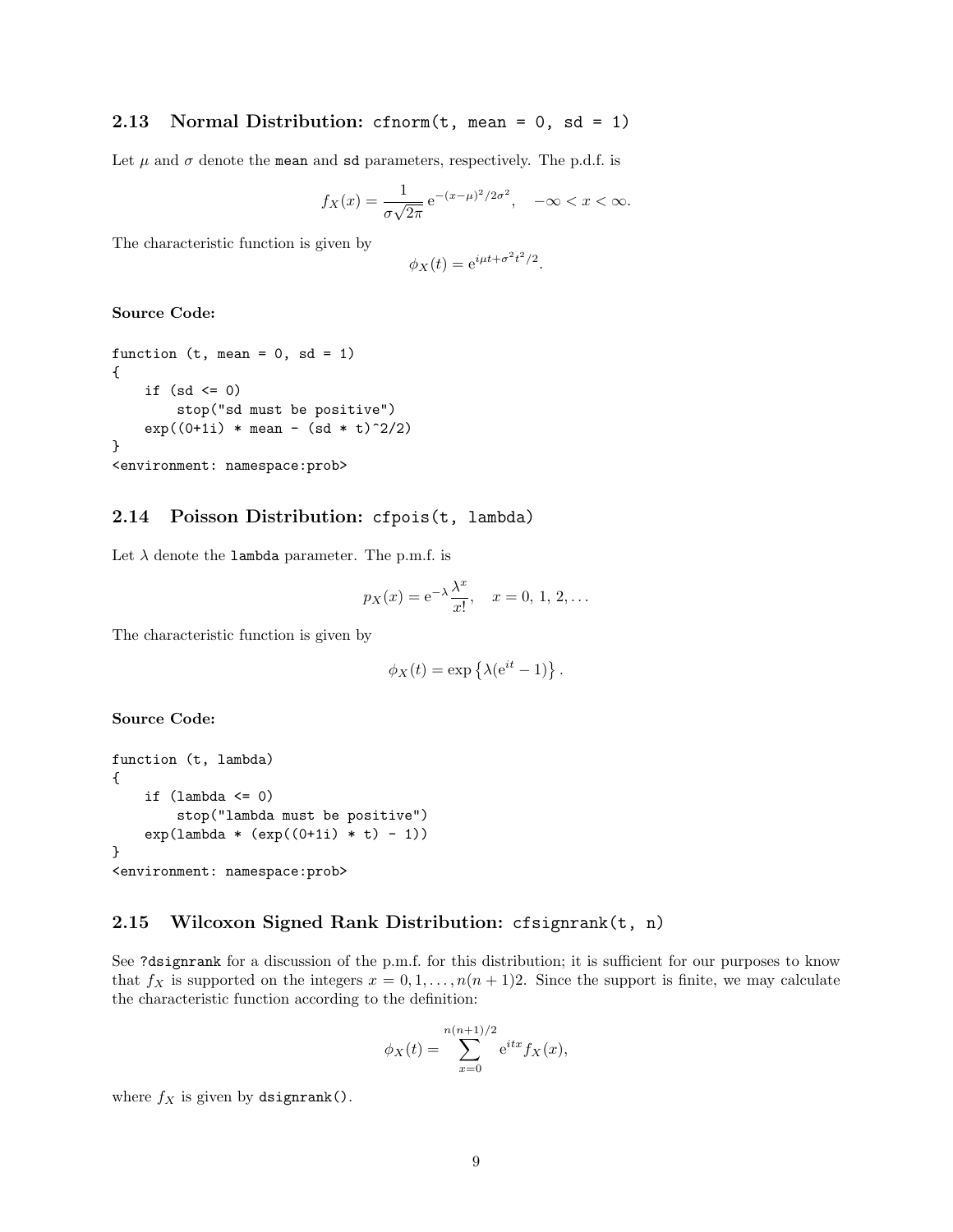Source Code:

function (t, n) {  $sum(exp((0+1i) * t * 0:((n + 1) * n/2)) * disptrain(0:((n + 1) * n/2)))$  $1) * n(2), n)$ } <environment: namespace:prob>

## <span id="page-9-0"></span>2.16 Student's  $t$  Distribution: cft(t, df, ncp)

Let  $p$  denote the df parameter. The p.d.f. is

$$
f_X(x) = \frac{\Gamma[(p+1)/2]}{\sqrt{p\pi}\Gamma(p/2)} \left(1 + \frac{x^2}{p}\right)^{-(p+1)/2}, \quad -\infty < x < \infty.
$$

The formula used for the characteristic function was published by Hurst, see [\[12\]](#page-12-5). The characteristic function is given by

$$
\phi_X(t) = \frac{K_{p/2}(\sqrt{p}|t|) \cdot (\sqrt{p}|t|)^{p/2}}{\Gamma(p/2)2^{p/2-1}},
$$

where  $K_{\nu}$  is the modified Bessel Function of the second kind, defined by

$$
K_{\nu}(x) = \frac{\pi}{2} \frac{I_{-\nu}(x) - I_{-\nu}(x)}{\sin(\nu \pi)},
$$

and  $I_{\alpha}$  is the modified Bessel Function of the first kind, defined by

$$
I_{\alpha}(x) = i^{-\alpha} J_{\alpha}(ix),
$$

with  $J_{\alpha}(x)$  being a Bessel function of the first kind, defined by

$$
J_{\alpha}(x) = \sum_{m=0}^{\infty} \frac{(-1)^m}{m!\Gamma(m+\alpha+1)} \left(\frac{x}{2}\right)^{2m+\alpha}.
$$

Whew! See [\[6\]](#page-12-6) in the References.

As of the time of this writing, it seems that we must resort to calculating the characteristic function for the noncentral Student's t by numerical integration according to the definition; see the source below. If you are aware of a way to more quickly/reliably calculate this c.f. with R, I would appreciate it if you would let me know.

```
function (t, df, ncp)
{
    if (missing(ncp))
        ncp \leftarrow 0if (df \le 0)stop("df must be positive")
    if (identical(all.equal(ncp, 0), TRUE)) {
        ifelse(identical(all.equal(t, 0), TRUE), 1 + (0+0i),
            as.complex(besselK(sqrt(df) * abs(t), df/2) * (sqrt(df) *
```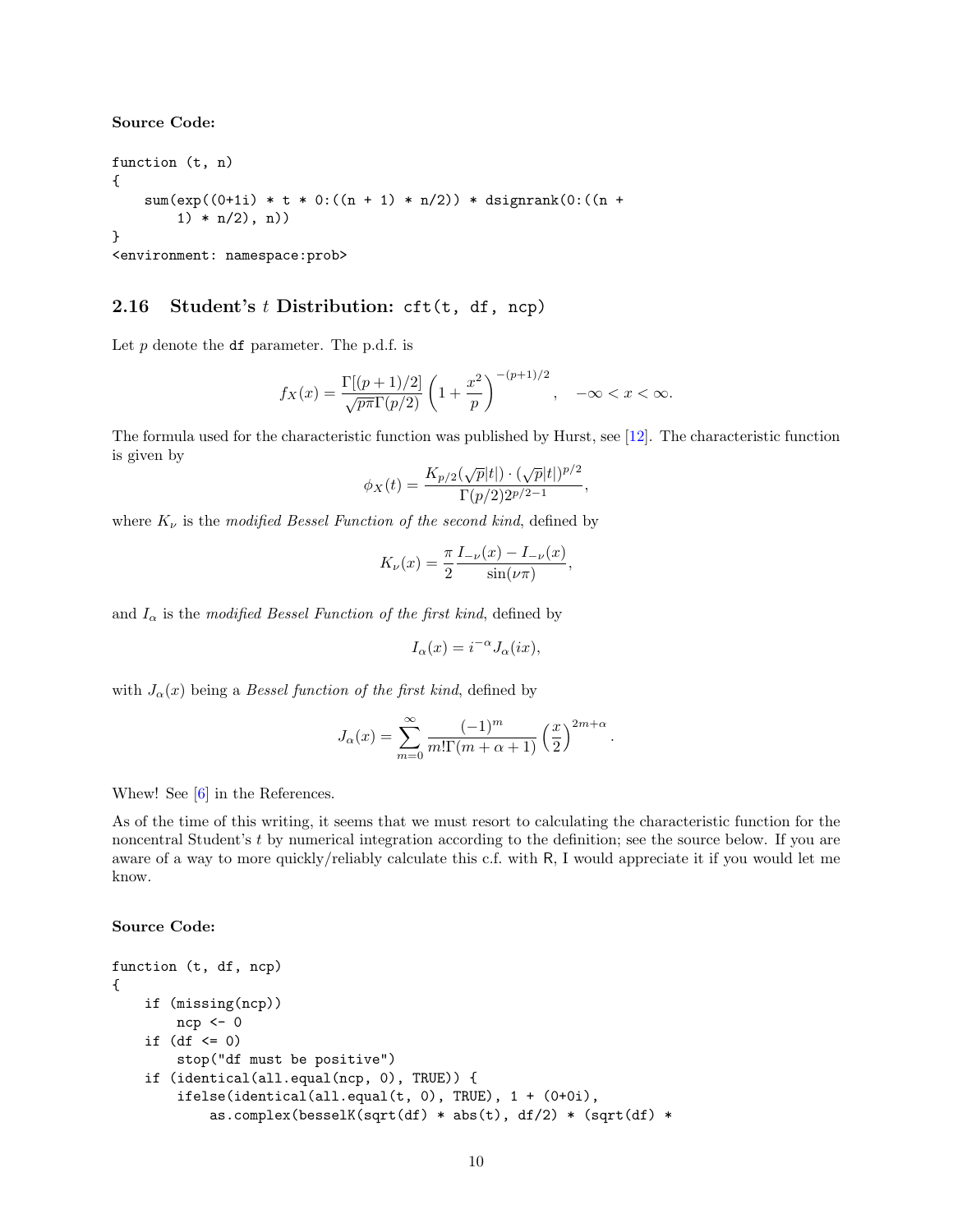```
abs(t))^(df/2)/(gamma(df/2) * 2^(df/2 - 1))))
    }
    else {
         fr \leftarrow function(x) cos(t * x) * dt(x, df, ncp)
         fi \leq function(x) sin(t * x) * dt(x, df, ncp)Rp \leftarrow integrate(fr, lower = \text{-Inf}, upper = Inf)$value
         Ip \leftarrow integrate(fi, lower = \text{-Inf}, upper = Inf)$value
         return(Rp + (0+1i) * Ip)}
}
```

```
<environment: namespace:prob>
```
## <span id="page-10-0"></span>2.17 Continuous Uniform Distribution: cfunif(t, min = 0, max = 1)

Let a and b denote the min and max parameters, respectively. The p.d.f. is

$$
f_X(x) = \frac{1}{b-a}, \quad a < x < b.
$$

The characteristic function is given by

$$
\phi_X(t) = \frac{e^{itb} - e^{ita}}{(b-a)it}.
$$

#### Source Code:

```
function (t, min = 0, max = 1){
   if (max < min)
        stop("min cannot be greater than max")
    ifelse(identical(all.equal(t, 0), TRUE), 1 + (0+0i), (exp((0+1i) *
        t * max) - exp((0+1i) * t * min))/((0+1i) * t * (max -min)))
}
```
#### <environment: namespace:prob>

### <span id="page-10-1"></span>2.18 Weibull Distribution: cfweibull(t, shape, scale = 1)

Let  $a$  and  $b$  denote the shape and scale parameters, respectively. The p.d.f. is

$$
f_X(x) = \frac{a}{b} \left(\frac{x}{b}\right)^{a-1} e^{-(x/b)^a}, \quad 0 < x < \infty.
$$

At the time of this writing, we must resort to calculating the characteristic function according to the definition; see the source below. If you know of a way to more quickly/reliably calculate this c.f. with R, I would appreciate it if you would let me know.

```
function (t, shape, scale = 1)
{
    if (shape \leq 0 || scale \leq 0)
        stop("shape and scale must be positive")
    fr \le function(x) cos(t * x) * dweibull(x, shape, scale)
```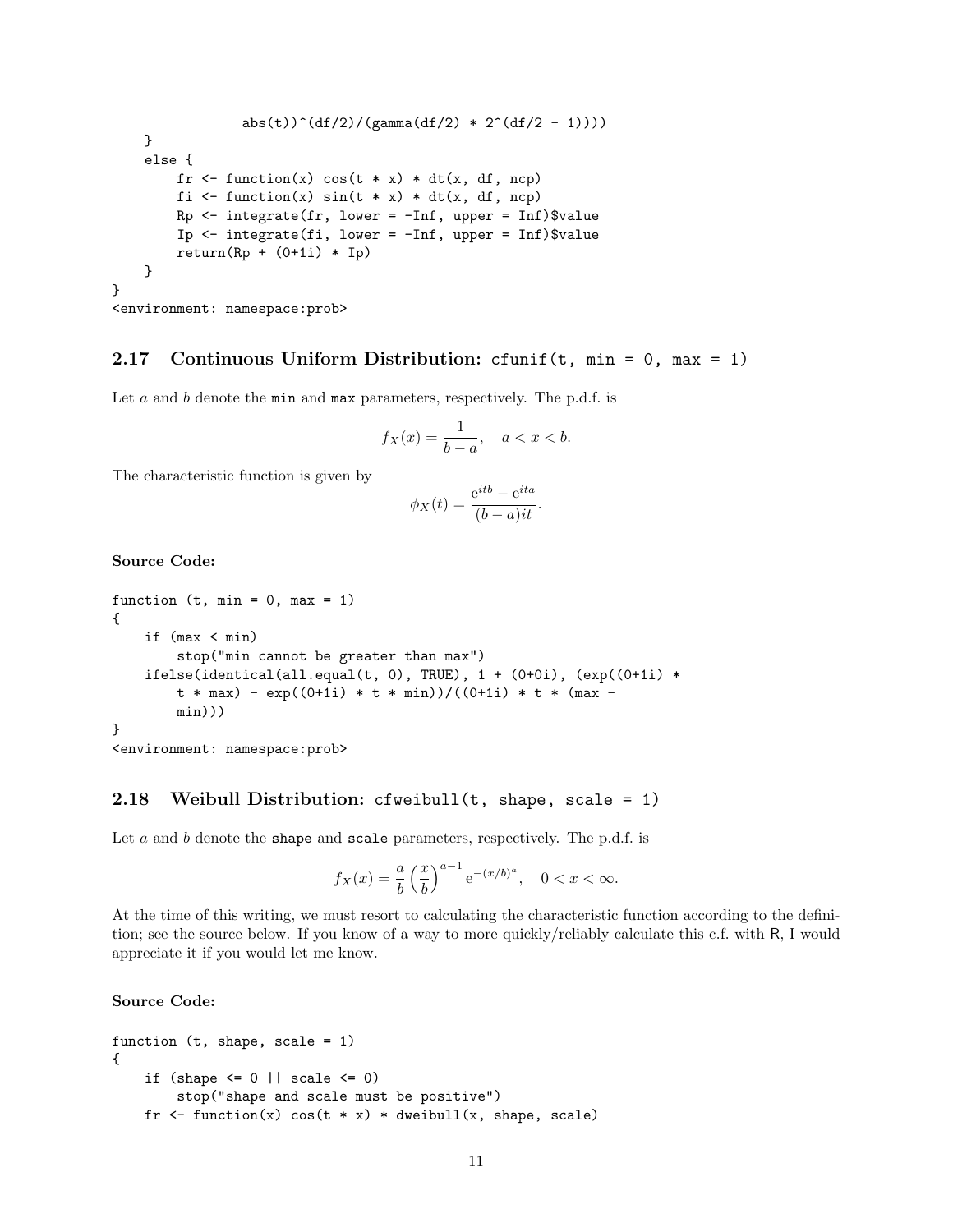```
fi \leq function(x) sin(t * x) * dweibull(x, shape, scale)
    Rp \leftarrow integrate(fr, lower = 0, upper = Inf)$value
    Ip \le integrate(fi, lower = 0, upper = Inf)$value
    return(Rp + (0+1i) * Ip)}
<environment: namespace:prob>
```
#### <span id="page-11-0"></span>2.19 Wilcoxon Rank Sum Distribution: cfwilcox(t, m, n)

See ?dwilcox for a discussion of the p.m.f. for this distribution; it is sufficient for our purposes to know that  $f_X$  is supported on the integers  $x = 0, 1, \ldots, mn$ . Since the support is finite, we may calculate the characteristic function according to the definition:

$$
\phi_X(t) = \sum_{x=0}^{mn} e^{itx} f_X(x),
$$

where  $f_X$  is given by dwilcox().

#### Source Code:

```
function (t, m, n)
{
   sum(exp((0+1i) * t * 0:(m * n)) * dwilcox(0:(m * n), m, n))}
<environment: namespace:prob>
```
## <span id="page-11-1"></span>3 R Session information

```
> toLatex(sessionInfo())
```
- R version 2.8.1 (2008-12-22), i486-pc-linux-gnu
- Locale: LC\_CTYPE=en\_US.UTF-8;LC\_NUMERIC=C;LC\_TIME=en\_US.UTF-8;LC\_COLLATE=en\_US.UTF-8;LC\_MONETARY=C;L 8;LC\_PAPER=en\_US.UTF-8;LC\_NAME=C;LC\_ADDRESS=C;LC\_TELEPHONE=C;LC\_MEASUREMENT=en\_US.UTF-8;LC\_IDENTIFICATION=C
- Base packages: base, datasets, graphics, grDevices, methods, stats, tcltk, utils
- Other packages: prob 0.9-2, svGUI 0.9-43, svMisc 0.9-45, svSocket 0.9-42

## References

- <span id="page-11-3"></span>[1] [http://en.wikipedia.org/wiki/Confluent\\_hypergeometric\\_function](http://en.wikipedia.org/wiki/Confluent_hypergeometric_function)
- <span id="page-11-2"></span>[2] Abramowitz, Milton; Stegun, Irene A., eds. (1965) Handbook of Mathematical Functions with Formulas, Graphs, and Mathematical Tables, New York: Dover
- <span id="page-11-4"></span>[3] [http://en.wikipedia.org/wiki/Hypergeometric\\_series](http://en.wikipedia.org/wiki/Hypergeometric_series)
- <span id="page-11-5"></span>[4] [http://en.wikipedia.org/wiki/Hyperbolic\\_function](http://en.wikipedia.org/wiki/Hyperbolic_function)
- <span id="page-11-6"></span>[5] <http://anziamj.austms.org.au/V32/part3/Leipnik.html>